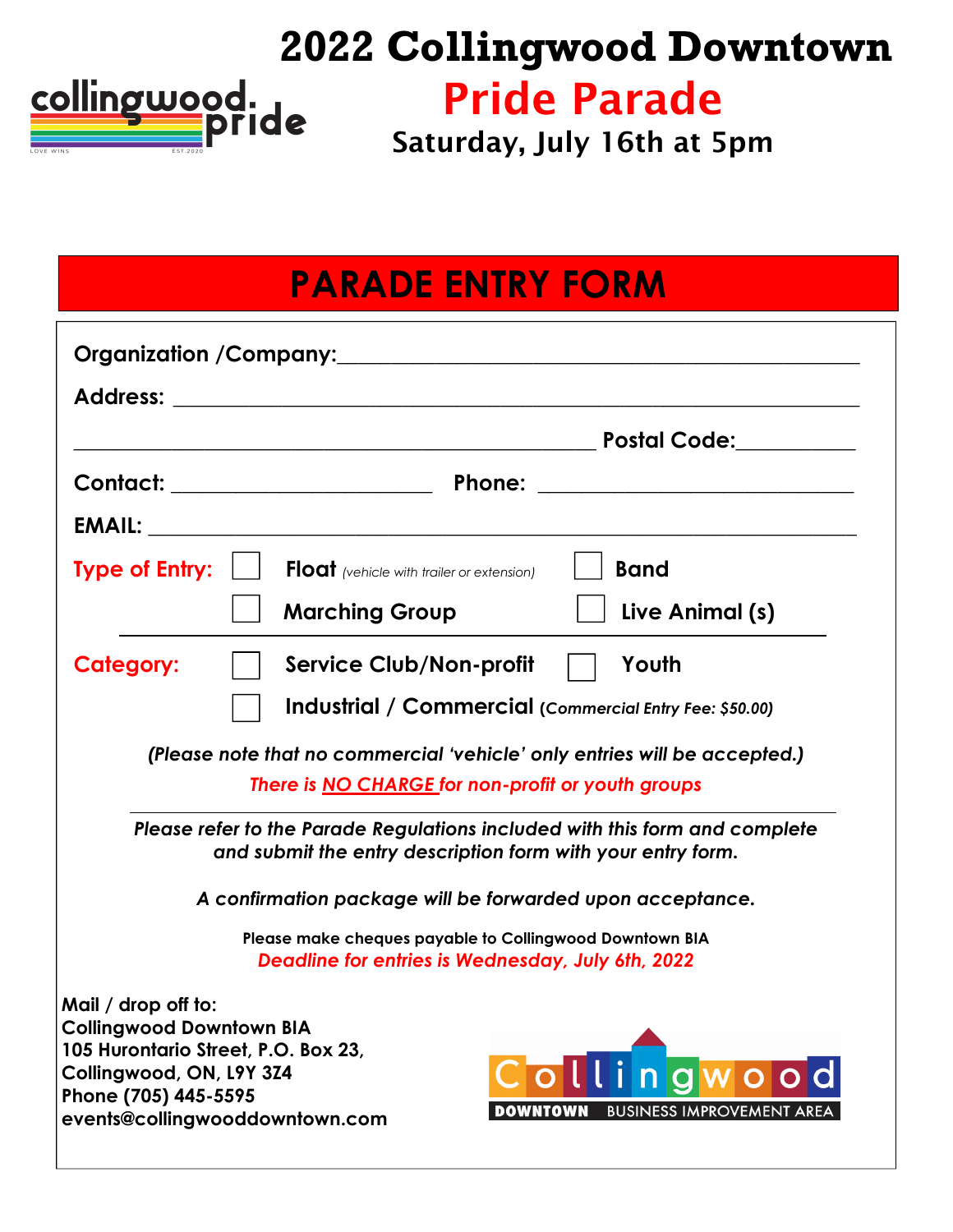

# **2022 Collingwood Downtown** Pride Parade

**Saturday**, July 16th **at 5 p.m.**

### **Parade Regulations - General Information**

#### **General:**

#### *To preserve the integrity of the parade, float entries must be approved by the Parade Marshall prior to the parade start*

- 1. All entries must include appropriate Pride decorations and lighting
- 2. **Music** played or performed from floats must not interfere with other floats.
- 3. **No candies or other handouts may be thrown into the crowd from floats or vehicles.** Walkers may give out free candies or handouts.
- 4. All walking participants not in organized marching groups/float must have proper illumination for safety reasons.
- 5. All parade participants must adhere to Parade Marshals' instructions including direction from security personnel.
- 6. Failure to comply with Parade Regulations may result in a ban from future parades.
- 7. All participants must complete an entry form.

#### **Floats and Vehicles:**

- 1. All drivers must be in possession of appropriate valid driver's license and insurance.
- 2. Floats must be able to negotiate all turns on route
- 3. Participants must remain on floats during the parade and an adult must properly supervise children.
- 4. All walking float participants must have a type of illumination to ensure adequate visibility for safety purposes.

#### **Animal Groups:**

- 1. All animals must have a type of illumination to ensure adequate visibility for safety purposes.
- 2. All animal entrants must have a clean-up crew following.